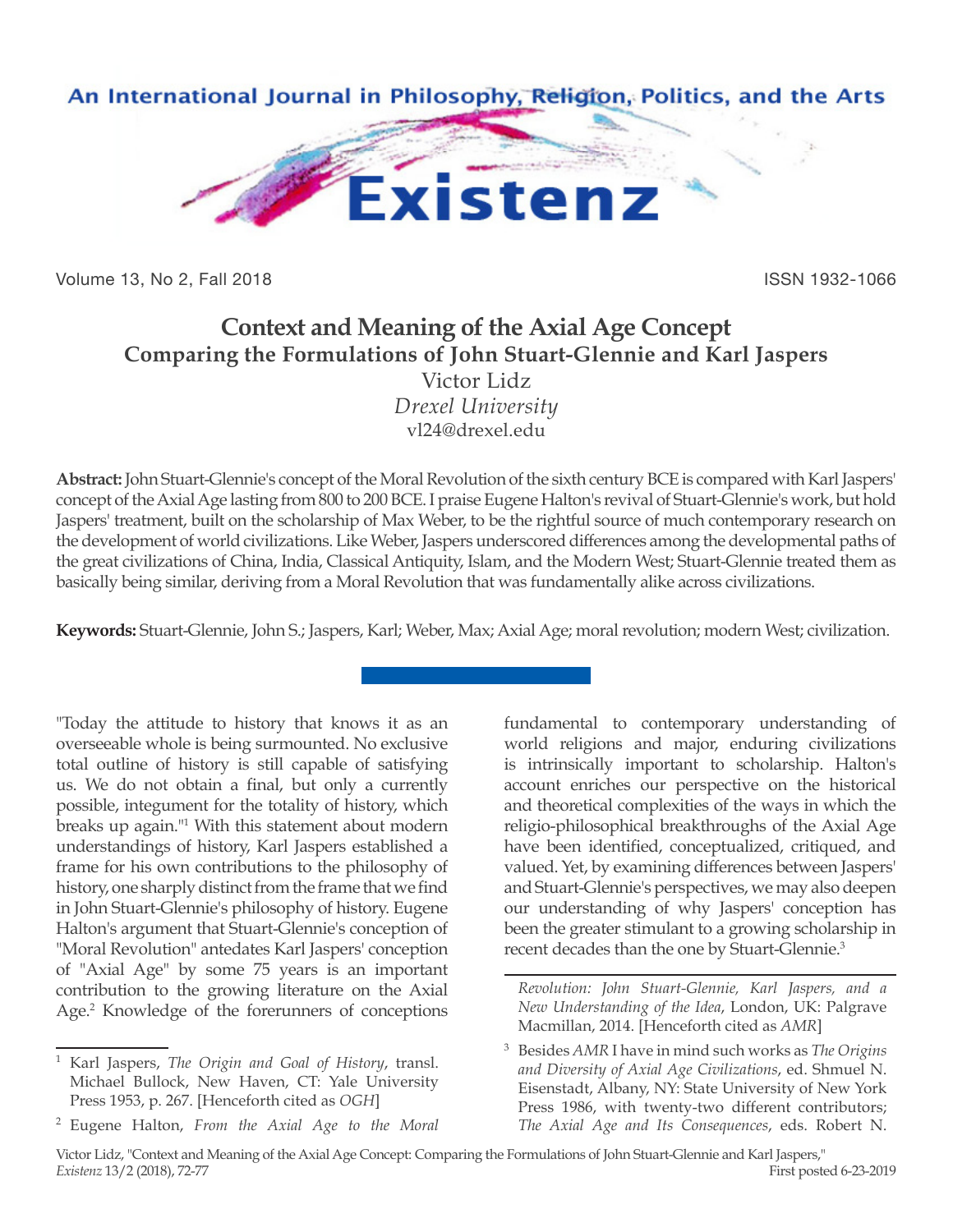Let me begin by placing the concepts of Moral Revolution and Axial Age against the intellectual backgrounds of Stuart-Glennie's and Jaspers' respective works.

Stuart-Glennie begins the first volume of his Proœmia by reviewing philosophies of history.<sup>4</sup> He demonstrates that an understanding or interpretation of history is fundamental to Christianity. Belief in the fall of man, in Jesus as the turning point of all human existence, and in the anticipation of a time of final judgment and possible redemption is essential to Christianity (*IO* 10-5). He then argues that the falsity of the Christian philosophy of history has been made clear through the development of a New Philosophy of History by figures from the late sixteenth to the early nineteenth centuries. He emphasizes in particular David Hume and Immanuel Kant as consolidating a first phase and then Georg W. F. Hegel and Auguste Comte as foundational to a second phase of the New Philosophy. Hegel and Comte provide universal understandings, but differ on the issue of causation; one is emphasizing idealism, the other materialism (*IO* 10-5).5 What is needed, then, is a more general law of causation that overcomes the differences between idealism and materialism, and also subjectivism and objectivism, in order to create an Ultimate Law of History, which will also serve as a Religion of the Future.<sup>6</sup>

Yet how Stuart-Glennie understands a Religion of the Future is somewhat unclear, as in many other passages he identifies himself as a positivist and a skeptic about the doctrines of all of the religions of his time. In promising an Ultimate Law, Stuart-Glennie

Bellah and Hans Joas, Cambridge, MA: The Belknap Press/Harvard University Press 2012, with seventeen contributors, only one author overlapping with the Eisenstadt volume; and most importantly, Robert N. Bellah, *Religion in Human Evolution: From the Paleolithic to the Axial Age*, Cambridge, MA: The Belknap Press/ Harvard University Press, 2011.

- <sup>4</sup> John S. Stuart-Glennie, *The Modern Revolution; Proœmia 1; Isis and Osiris; Or the Origin of Christianity as a Verification of an Ultimate Law of History*, London, UK: Longmans, Green & Co., 1878. Hathi Trust access https://hdl.handle.net/2027/mdp.39015005263788. [Henceforth cited as *IO*]
- <sup>5</sup> See also the discussion of a range of Renaissance and Enlightenment philosophies of history (*IO* 40-62).
- See especially *IO* 61-2, 63 for a summary that initiates the next subsection.

claims, consistent with Comtean positivism, to envision a law in a sense parallel to Newton's laws, which he understood as the underlying and unchanging basis of all science (*IO* 63).<sup>7</sup> Yet, he also sees the Ultimate Law as a moral reality, a guide to life and conduct that will succeed Christianity and all other historical religions (*IO* 60-1), and he ponders if it "will enable us rightly, at length, to interpret the Past, and truly to prophesy the Future?" Thus, his understanding of an Ultimate Law of History was to be an updated, empirically validated version of Comtean positivism, enriched by references to Darwin and Spencer. It was to be integral to modern science, which Stuart-Glennie viewed as the essential determinant of modern life. Stuart-Glennie understood that this vision of a science of the human future was not to be fully realized in his lifetime, but his projection of the Ultimate Law predicted that it would be fully realized by the end of the twentieth century.

In order to clarify the basis of this Ultimate Law, Stuart-Glennie reviewed the conceptions of causation in the various sciences, from physics through chemistry and biology, as well as the study of the human mind. An elaborate classification of sciences and their foundations in ideas of aspects of reality was the result (*IO* 126),<sup>8</sup> but Newtonian mechanics, with its basis in a conception of constant and universal laws, remained the basis of all science. Stuart-Glennie concluded his overview of positive science by reemphasizing the need for an integration of idealistic and materialistic understandings of human thought and historical development, matters he treated as intimately connected. The Ultimate Philosophy of History is thus to be founded on a conception of mutual determination of idealistic and material factors, and of causation and change, a formulation Stuart-Glennie repeated many times, but actually did little to explain it (*IO* 147-243).

On this basis of an Ultimate Law, Stuart-Glennie posited three stages of humanity. First were the early human societies and civilizations up to 600 BCE or so. Second followed the civilizations shaped by the Moral Revolution of the sixth century BCE. He considered this revolution to be basically the same, whether occurring in China, India, Iran, Judea, or Greece.

 $7$  This point is restated at many passages in all three volumes of *Proœmia*.

<sup>8</sup> At this passage Stuart-Glennie presents a table and summarizes a previous discussion of the various sciences and the relations among them.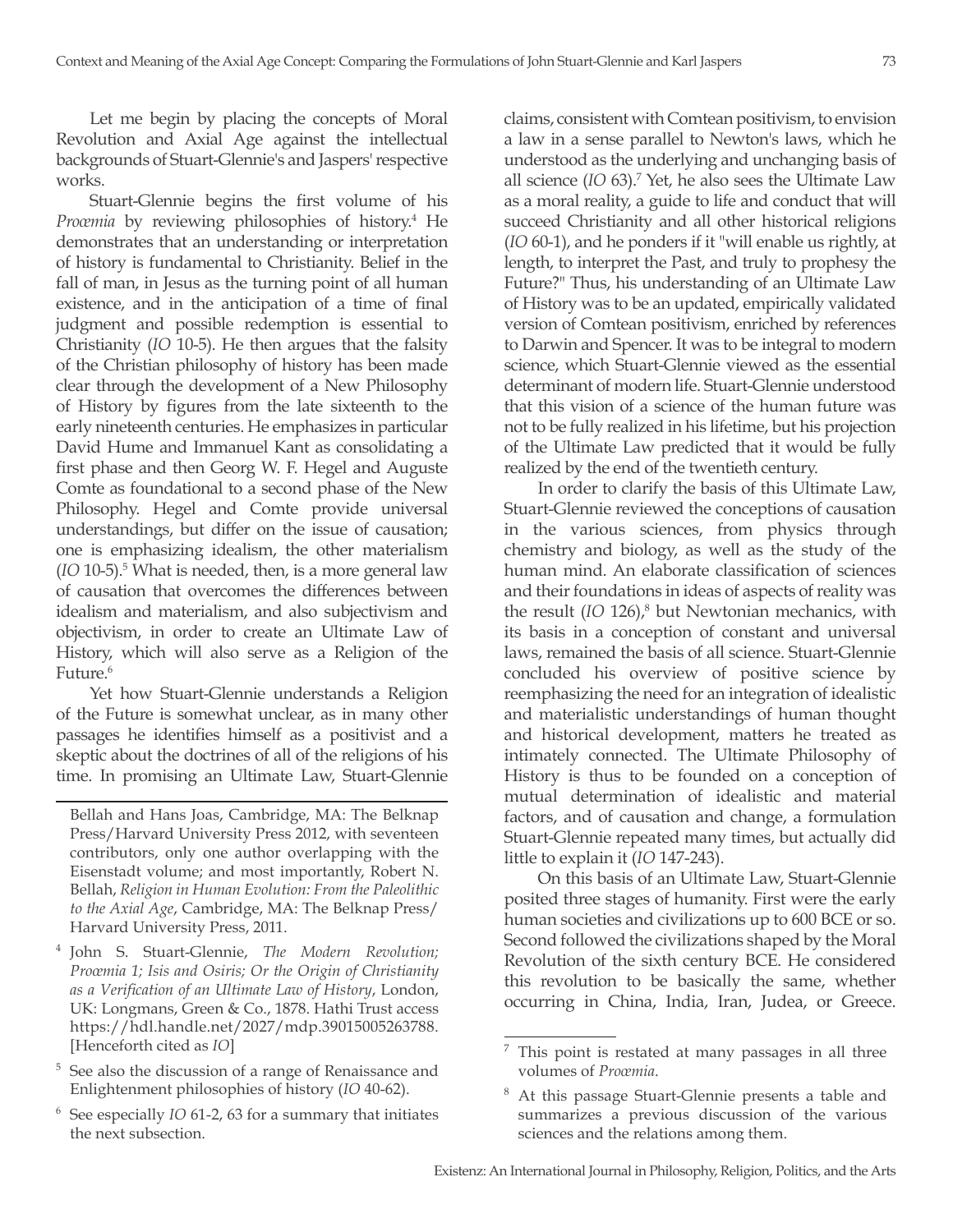As he says of the polities resulting from the Moral Revolution, they were "one great movement common both to the East and the West…like their Philosophies and Religions, treated as correlative developments."9 However, he gave particular attention to the emergence of Christianity and specific phases of its evolution, but no comparably detailed attention to later developments in China, India, or Iran. He emphasized that in each of the civilizations the sixth century BCE had brought what he considered to be a Protestant revolution consisting of a philosophical attack on myth and idolatry.10 It appears that, despite his perspicacity in recognizing something in common among different civilizations, he did not in fact know much either about the philosophic-ethical content of the Moral Revolution as it emerged in the non-Western civilizations or about cultural and institutional developments in these civilizations that occurred in the centuries after the Moral Revolution. In *Book II of Europe and Asia*, "Through Turkish Illyria," Stuart-Glennie frequently compares the morality and justice of the Islamic Turkish domains of Illyria (the Balkans) very favorably to the Austrian and Christian domains; matters he treats as differences in degrees of living up to the principles of an apparently similar Moral Revolution (*EA* 183-398).

Stuart-Glennie also divided in interesting ways civilizations based on the Moral Revolution into roughly 500-year periods, but his analysis focused almost entirely on Western civilization. The third phase of history and civilization was based on the new philosophy and science that had been emerging since the sixteenth century and was to be fully realized in the twentieth century. His account of the emerging new civilization is similarly Western-focused, but, anticipating current globalism, he underscored in the nineteenth century something that is now widely accepted, namely, the universal implications of Western science and technology. However, in contrast to Max Weber and his successors who have emphasized the universal implications of Western modernity, he made no comparable claims for such institutions as Western rational law, formal means of administration, democratic types of political organization, forms of civil society, institutions of banking and finance, or market economies.

Jaspers' conception of the Axial Age, although formulated in a later phase of his career, shows a marked influence of Max Weber, who was an important figure in his intellectual development early in his career.<sup>11</sup> Aspects of the framing of the conception of the Axial Age follow elements of Weber's methodology, which Jaspers had praised in a famous essay.<sup>12</sup> The idea of the Axial Age was also based on substantial knowledge of Asian as well as European religions and civilizations. A biographer tells us that he had started to study Indian and Chinese philosophy as early as 1938 at the suggestion of the accomplished Heidelberg scholar of Indian philosophy and arts, Heinrich Zimmer (*KJ* 173-4, 182, 210-1). Jaspers provided few scholarly notes to *The Origin and Goal of History*, but the sections on Socrates, Buddha, Confucius, and Jesus of *The Great Philosophers* show that he was well immersed in twentieth century scholarship on these great figures.<sup>13</sup> He clearly had some familiarity with scholarship on the civilizations that gave rise to their unique lives as well as the civilizations shaped by the religious ethics for which their teachings, as elaborated and systematized by followers, provided essential stimuli. It is reasonable to believe that that he was familiar with Weber's comparative studies of Ancient Israel, China, and India, as well as Weber's early writings on classical antiquity, although he does not cite any of these works. Jaspers' understanding of the Axial Age thus built upon scholarship with depths of analysis, extent of empirical

<sup>9</sup> John S. Stuart-Glennie, *The Modern Revolution; Proœmium; Pilgrim Memories or Travel and Discussion in the Birth-Countries of Christianity With the Late Henry Thomas Buckle*, London, UK: Longmans, Green & Co. 1876, p. liii. British Library access http://access. bl.uk/item/viewer/ark:/81055/vdc\_000000036630. [Henceforth cited as *PM*]

<sup>10</sup> John S. Stuart-Glennie, *The Modern Revolution; Proœmia III; Europe and Asia; Discussions of the Eastern Question in Travels through Independent, Turkish, and Austrian Illyria*, London, UK: Chapman and Hall 1879, pp. 268-9, 360-1. Hathi Trust access https://hdl.handle. net/2027/wu.89073390940. [Henceforth cited as *EA*]

<sup>11</sup> See, for example, Suzanne Kirkbight, *Karl Jaspers, A Biography: Navigations in Truth*, New Haven, CT: Yale University Press 2004, especially Chapter 7. [Henceforth cited as *KJ*]

<sup>12</sup> Karl Jaspers, "Max Weber," in *Three Essays: Leonardo, Descartes, Max Weber*, transl. Ralph Mannheim, New York, NY: Harcourt, Brace, and World 1964, pp. 187- 274.

<sup>13</sup> Karl Jaspers, *The Great Philosophers*, transl. Ralph Mannheim, New York, NY: Harcourt, Brace, and World, 1962. [Henceforth cited as *GP*]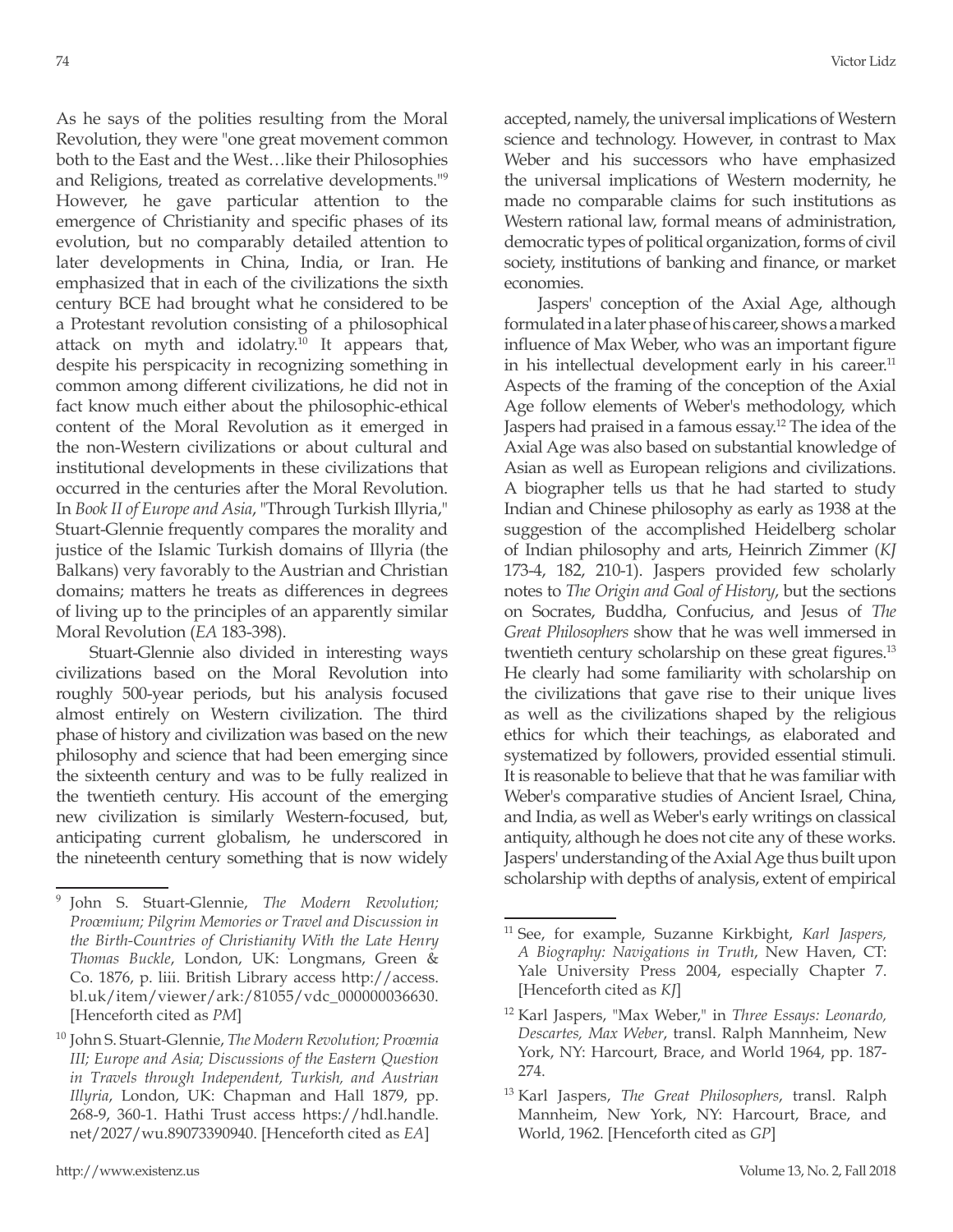illustration, and methodical substantiation unavailable to Stuart-Glennie, although, to be sure, Stuart-Glennie was well read in the more limited scholarship of his own time.

One indication of the difference in their scholarly knowledge is that Jaspers dated the Axial Age as the epoch from 800 to 200 BCE, while Stuart-Glennie indicated the sixth century BCE specifically as the time of the Moral Revolution. In *The Great Philosophers*, Jaspers also noted that Jesus and Mohammad lived centuries after the Axial Age and yet were the paradigmatic figures around whose lives and teachings two of the great world religions have synthesized elements of religio-philosophic culture developed in the Axial Age. In his discussions of Jesus and Mohammad, Jaspers in effect further relativized the conception of the Axial Age as a fount of the world civilizations that have been sustained down to our own time (*GP* 97-111).

Of greatest importance, I believe, was Weber's demonstration in his studies in the sociology of religion that the great civilizations we, following Jaspers, call Axial actually differed profoundly from one another in the patterning of their religious ethics and their philosophies. Weber emphasized that the religious ethics of their respective charismatic figures, Confucius, the authors of the Upanishads, Buddha, the Greek philosophers, the Hebrew prophets, and later, Jesus and Mohammad, were radically different, so that civilizations based on their, and their followers', teachings necessarily progressed along divergent paths. As a consequence, the civilizations based on the various Axial or world religions have differed from one another in their basic social institutions—rituals, law, social stratification, political organization, and modes of economic production and exchange or circulation. Jaspers affirmed this point in stating of the Axial civilizations: "The lines of subsequent development do not run parallel, but rather diverge" (*OGH* 12).

A review of Jaspers' conception of the Axial Age shows that he begins by noting that Hegel's conception of Jesus as being the axis of world history could be valid only for Christians, hence cannot embody a universal truth (*OGH* 1). He then suggests that empirically an axis of history valid for all humankind can be found around 500 BCE, certainly between 800 and 200 BCE. He notes that Confucius and Lao-Tse in China, Buddha in India, Zarathustra in Iran, the later Hebrew prophets, and key Greek philosophers created parallel experiences of "absoluteness in the depths of selfhood and in the lucidity of transcendence" (*OGH* 2). These new religious or philosophic understandings led to profound discomfort in, even terror of, worldly arrangements, with a new awareness of human limitations, radical questioning of institutions, and efforts to obtain redemption or salvation (*GP* 97-106).

In introducing the section on Socrates, Buddha, Confucius, and Jesus in *The Great Philosophers*, Jaspers calls them "the Paradigmatic individuals." The conclusion to this section shows that these key axial figures were not themselves philosophers, but paradigmatic in the sense that they established essential conceptual and ethical terms. On the one hand, these terms were derived from, but changed and revitalized, the traditions of the civilizations in which they lived. On the other hand, they defined key problems for the subsequent development of schools of philosophy (*GP* 104-6). The paradigmatic thinkers did not themselves publish (well, he says "write"), so how could they be philosophers? But their followers, over thousands of years, did write and publish, whereby the interpretation of the paradigmatic lives and thought provided many basic themes for their works.

The paradigmatic status of the axial figures, their unique life experiences, and their modes of thought established profound dividing lines between the civilizations that preceded them and the deeply altered civilizations that came after them. As Jaspers emphasizes, "The Axial Period does not represent a universal stage in human evolution, but a singular ramified historical process" (*GP* 17). It is not a stage, but a process—and one that was ramified, that is, carried out on different paths in the various civilizations. From the Axial Age, the civilizations diverged, each one from the others, each one following a distinctive course of cultural and institutional development. The differences among Chinese, Indian, and Western works of visual art and music are clear indices of the civilizational divergences.

Regarding each of the paradigmatic figures Jaspers stresses that one cannot know the actualities of their lives because they have been so covered over in the mythologies created by their followers that modern historical scholarship cannot unearth their realities (*GP* 74, 97). He emphasizes this point especially with regard to Jesus. Interestingly, Stuart-Glennie made the same point:

from narratives so meagre as that of Matthew, so fragmentary as that of Mark, so mythological as that of Luke, so mystical as that of John, so late and unsupported by external evidence as them all, it was now probably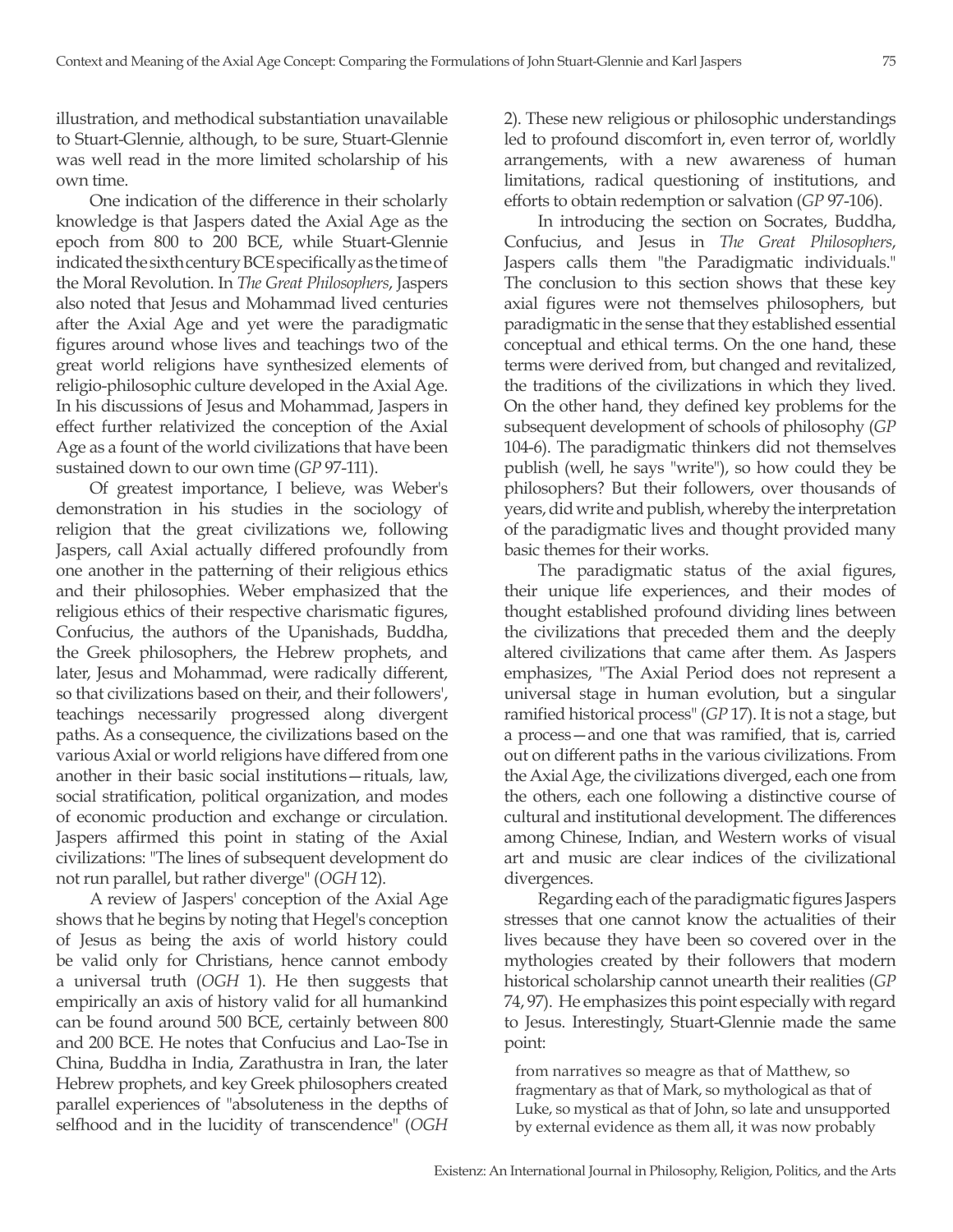impossible truly to reconstruct the life of Jesus. [*PM* 392]

For Jaspers, the task was to evaluate the importance of the teachings of the paradigmatic figures, in full knowledge that their lives had been mythologized and their ethics reformulated by later theologians and philosophers. In terms of his own philosophy, Jaspers was interested in the respects in which the "historicity and consequent uniqueness [of the paradigmatic figures] can be perceived only within the all-embracing historicity of humanity, which in each of them expresses itself in a wholly different way" (*GP* 13).

What I wish to underscore is that Jaspers' conception of the independent, diverging Axial processes is fundamentally different from Stuart-Glennie's conception of the Moral Revolution as a universal stage of human history. The former highlights differences, albeit parallelisms, among the Axial figures and the followers who promulgated systematic statements of their teachings. Accordingly, it underscores divergences, not underlying uniformity or, as Stuart-Glennie says repeatedly, correlation among the resulting civilizations (*PM* viii). Like Stuart-Glennie, Jaspers attended to the respects in which subsequent philosophies derived from the paradigmatic Axial breakthroughs, but in the *Origin and Goal of History* and other works he, like Weber, underscored differences among civilizations, rather than assuming a convergent Moral Revolution.

Jaspers believed that a new revolution was emerging in his time through the universal significance of modern science and technology. There is clear convergence between Jaspers and Stuart-Glennie in that both saw twentieth century developments as central to a new socio-cultural reality. Jaspers, however, was likely echoing Max Weber's wellknown emphasis on the universal import of a number of institutional developments in the modern West, including inner-worldly ascetic outlooks, extended markets, bureaucracy, higher education, and changes in social classes, but centrally science, technology, and secular rationality.14 But Jaspers was not positing a fated and certain crystallization of a final stage of human development in the manner of Stuart-Glennie's positivistic Ultimate Law of History.

In treating the emergent third era of human history, Stuart-Glennie focuses on its allegedly mechanico-centric mind, and to a degree Halton follows him in doing so. Their discussions then focus sharply on the scientific and technological frameworks of Western civilization. I believe that they understate the importance of other dimensions of contemporary culture—religious, moral or ethical, and artistic—as well as the many social institutions that sustain the various dimensions of modern social life.

Continuing with an emphasis on science and technology, however, Halton's concluding chapters, entitled "The Next Transformation?" and "The Moral Revolution and the Modern Revolution Today," present a penetrating analysis of the wide range of current social and ecological problems that have resulted from the institutional accommodations that contemporary societies have made to science, technology, and technologic productivity in the economy, especially the practices that have been affecting climate. I believe there is some irony in Stuart-Glennie's optimistic Ultimate Philosophy of History having led Halton, through emphasis on the mechano-centric mind, that is, scientific and technological mind, to such a pessimistic, although highly realistic, understanding of our contemporary situation, which is, indeed, global.

In sum, I believe that Halton's argument about the respects in which Stuart-Glennie anticipated Jaspers' idea of the Axial Age requires important qualification. Yet, his extension of Stuart-Glennie's positivistic understanding of the modern age with its reliance on science and technology frames a very important discussion of the moral dilemmas we face today with the long-run consequences of our energy-intensive, petroleum-centered technologies for climate change. Halton essays the need for a contemporary moral and institutional revolution to preserve humanity from the results of its own innovations. His argument that the core of humanity's difficulties is essentially moral and that a moral revolution is needed—is creatively and forcefully developed. The ways in which the current administration under President Trump has swiftly undercut the carefully initiated planning of the Obama-era administration to limit climate change is clear evidence of the essentially moral character of our problem.

I hope that the foregoing remarks will not be

<sup>14</sup> Compare Max Weber, "Author's Introduction," in *The Protestant Ethic and the Spirit of Capitalism*, transl. Talcott Parsons, New York, NY: Scribner's 1930, pp. 13- 31. Note that this essay was originally published as the "Vorbemerkung" of the whole of Weber's *Gesammelte Aufsätze zur Religionssoziologie, 3 Vols.*, Tübingen, DE: J. C. B. Mohr 1920-1923, but was placed at the head of the translation of its first section by the translator.